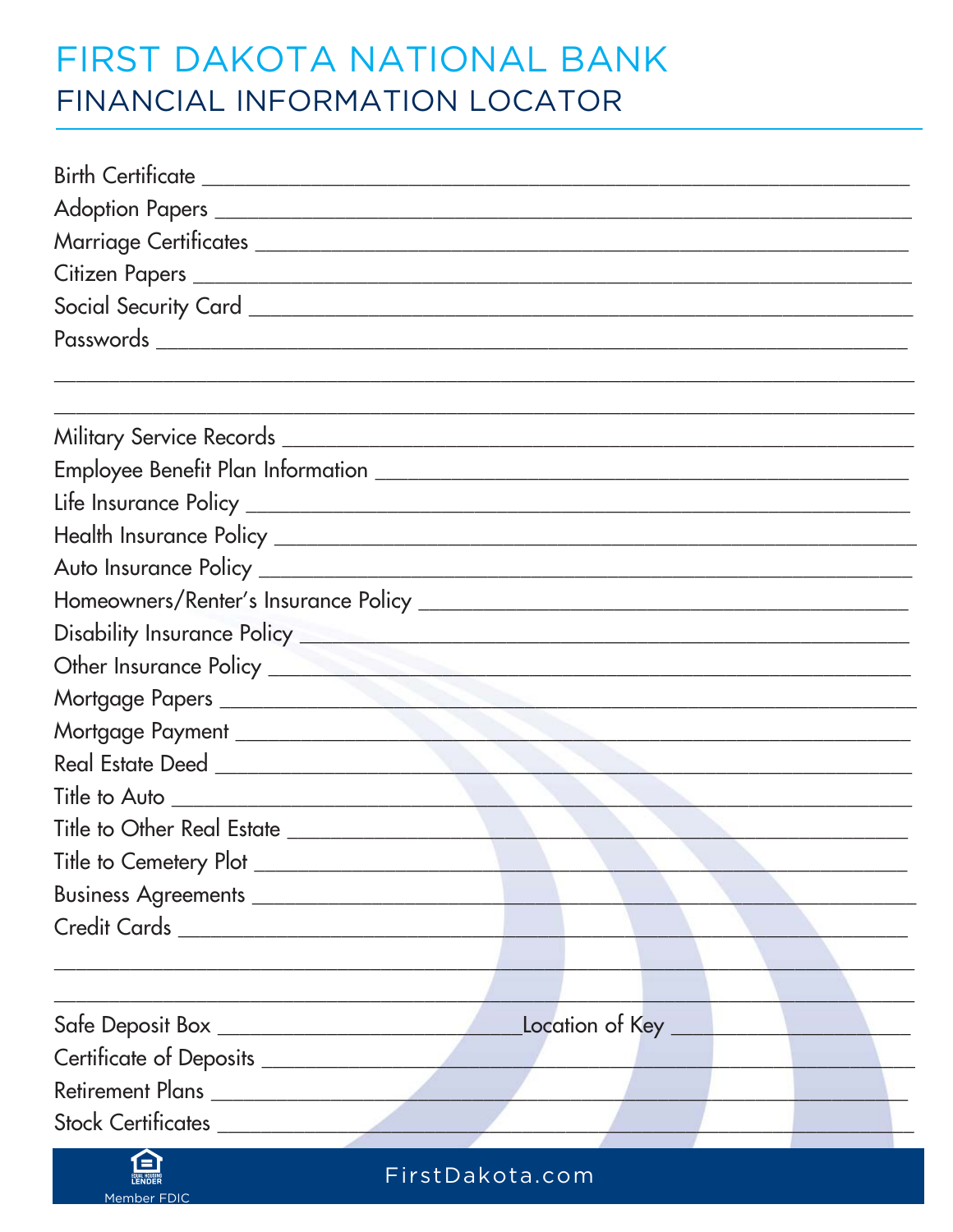# FIRST DAKOTA NATIONAL BANK FINANCIAL INFORMATION LOCATOR

### Advisors:

| <b>Attorney</b>         |  |
|-------------------------|--|
| <b>Accountant (CPA)</b> |  |
| <b>Tax Preparer</b>     |  |
| <b>Banker</b>           |  |

#### **Important Documents:**

| Living Will $\_\_$            |  |
|-------------------------------|--|
| Power of Attorney _           |  |
| Will                          |  |
| Division of Personal Property |  |

### **Other Contacts:**

| Plumber ______________________     |  |  |
|------------------------------------|--|--|
| Electrician ____________           |  |  |
| Water system _____________         |  |  |
| Furnace __________________________ |  |  |
| Water softener system _______      |  |  |
| Air/heating system _______         |  |  |
| Garbage ________________           |  |  |



FirstDakota.com